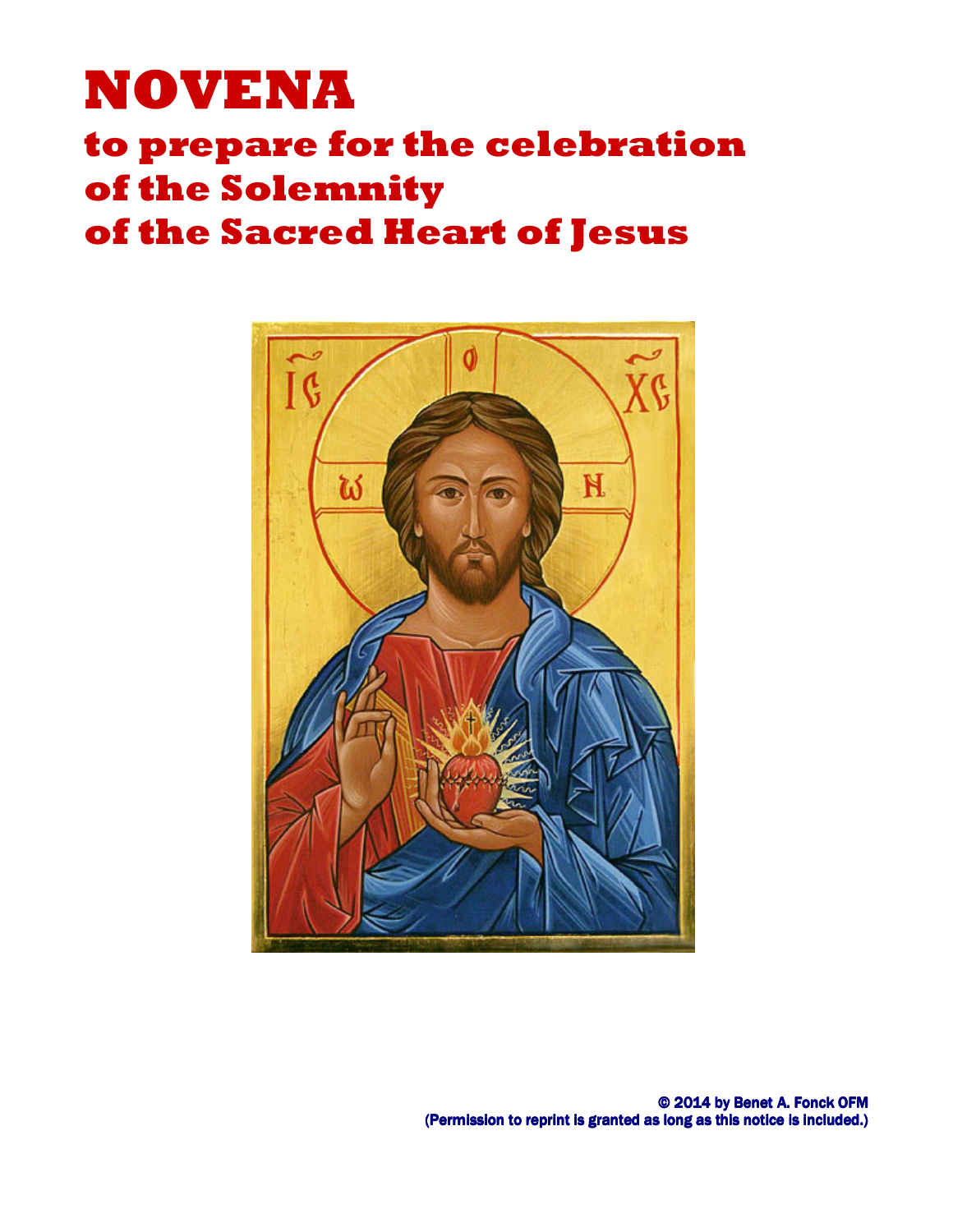

First Day, Wednesday before the Body and Blood of the Lord:

Sing to the Melody of Beethoven's "Song of Joy":

God is love, let heaven's adore him; God is love, let earth rejoice; Let creation sing before him And exalt him with one voice. God who laid the earth's foundation, God who spreads the heav'ns above, God who breathes through all creation: God is love, eternal Love.

| Leader:<br>Show us your mercy and love.<br>And grant us your salvation.<br>ALL: |                                    |
|---------------------------------------------------------------------------------|------------------------------------|
| Leader:                                                                         | Sacred Heart of Jesus, we implore, |

ALL: That we may love you more and more.

- Reader: Wisdom! Be Attentive! Listen to the Word of the Lord! As the Father loves me, so I also love you. Remain in my love. If you keep my commandments, you will remain in my love, just as I have kept my Father's commandments and remain in his love (Jn 15:9-10).
- ALL: Thanks be to God!

| Leader:<br>ALL: | In peace, let us pray to the Lord Jesus who manifests to us his Sacred Heart:                                                                                                                                                                  | Lord, have mercy! |
|-----------------|------------------------------------------------------------------------------------------------------------------------------------------------------------------------------------------------------------------------------------------------|-------------------|
| Leader:         | Give us the faith and hope to believe in your love.                                                                                                                                                                                            |                   |
|                 | Give us the grace to experience your love.                                                                                                                                                                                                     | 66                |
|                 | Give us the openness to understand your love.                                                                                                                                                                                                  | 66                |
|                 | Give us the surrender to accept your love.                                                                                                                                                                                                     | 66                |
|                 | Give us the perseverance to share your love.                                                                                                                                                                                                   | 66                |
| Leader:<br>ALL: | Take my yoke upon you and learn from me.<br>For I am gentle and humble of heart.                                                                                                                                                               |                   |
| Leader:<br>ALL: | Let us pray:<br>Father, we rejoice in the gifts of love<br>we have received from the heart of Jesus your Son.<br>Open our hearts to share his life<br>and continue to bless us with his love.<br>We ask this through Christ our Lord.<br>Amen. |                   |
| Leader:         | Jesus, meek and humble of heart,                                                                                                                                                                                                               |                   |
| ALL:            | Make our hearts like unto yours.                                                                                                                                                                                                               |                   |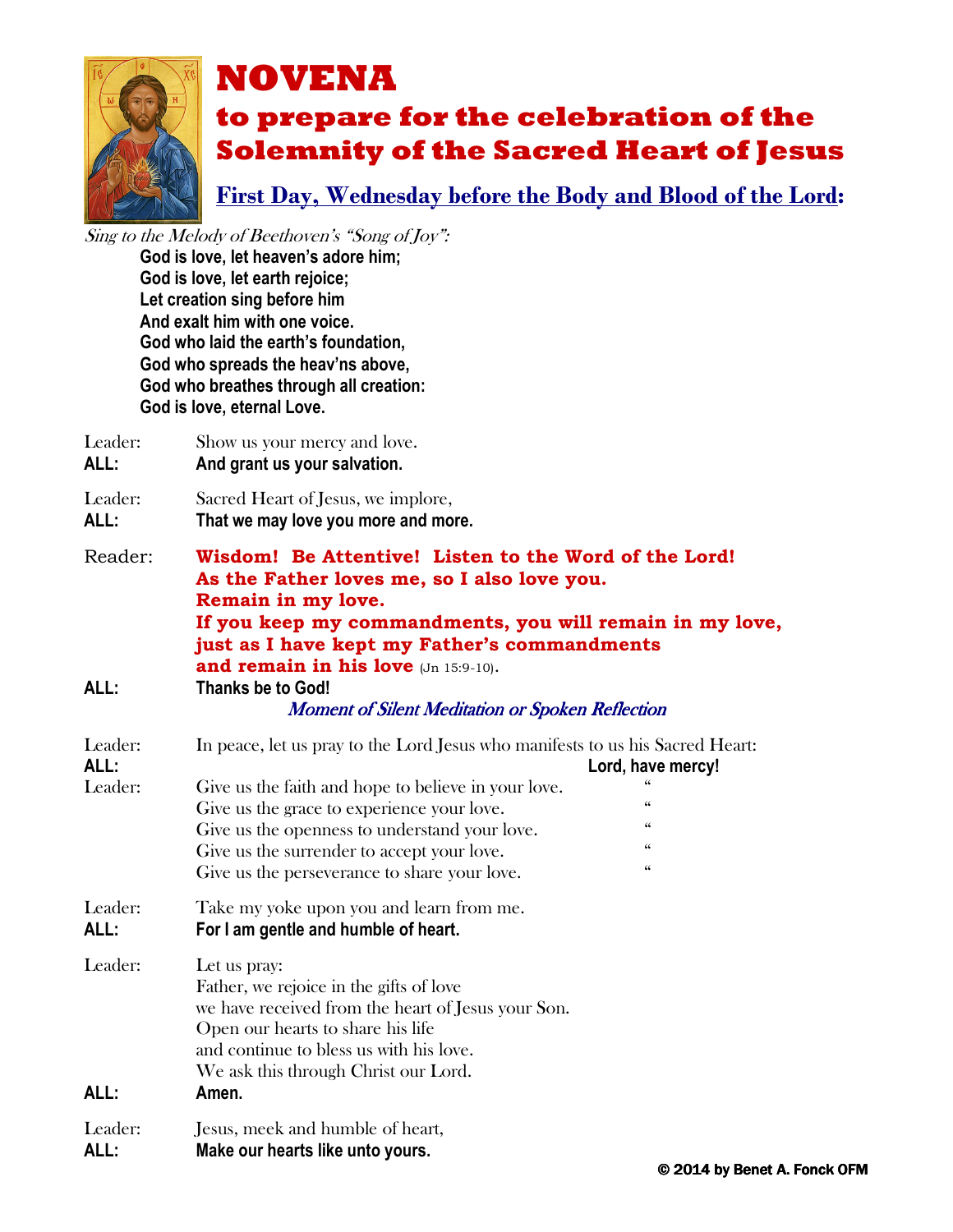

Second Day, Thursday before the Body and Blood of the Lord:

Sing to the Melody of Beethoven's "Song of Joy":

God is love; and love enfolds us, All the world in one embrace: With unfailing grasp God holds us, Ev'ry child of ev'ry race. And when human hearts are breaking Under sorrow's iron rod, Then we find that self-same aching Deep within the heart of God.

Leader: Show us your mercy and love. ALL: And grant us your salvation.

Leader: Sacred Heart of Jesus, we implore, ALL: That we may love you more and more.

Reader: Wisdom! Be Attentive! Listen to the Word of the Lord! I have told you this so that my joy might be in you and your joy might be complete. This is my commandment: love one another as I love you (Jn 15:11-12). ALL: Thanks be to God!

### Moment of Silent Meditation or Spoken Reflection

| Leader: | In peace, let us pray to the Lord Jesus who manifests to us his Sacred Heart: |                   |  |
|---------|-------------------------------------------------------------------------------|-------------------|--|
| ALL:    |                                                                               | Lord, have mercy! |  |
| Leader: | Give us the joy to realize that you love us.                                  |                   |  |
|         | Give us the insight to know that we are loved.                                | "                 |  |
|         | Give us the poverty of spirit to make room for your love.                     | $\zeta\zeta$      |  |
|         | Give us the purity of heart to sustain your love.                             | $\zeta\zeta$      |  |
|         | Give us the passion to love one another.                                      | "                 |  |
| Leader: | Take my yoke upon you and learn from me.                                      |                   |  |
| ALL:    | For I am gentle and humble of heart.                                          |                   |  |
| Leader: | Let us pray:                                                                  |                   |  |
|         | Father, we honor the heart of your Son                                        |                   |  |
|         | broken by human cruelty and inhumanity yet symbol of love's triumph,          |                   |  |
|         | pledge of all that the human family is called to be.                          |                   |  |
|         | Teach us to see Christ in the lives we touch,                                 |                   |  |
|         | and to offer him living worship                                               |                   |  |
|         | by love-filled service to our brothers and sisters.                           |                   |  |
|         | We ask this through Christ our Lord.                                          |                   |  |
| ALL:    | Amen.                                                                         |                   |  |
| Leader: | Jesus, meek and humble of heart,                                              |                   |  |
|         |                                                                               |                   |  |

ALL: Make our hearts like unto yours.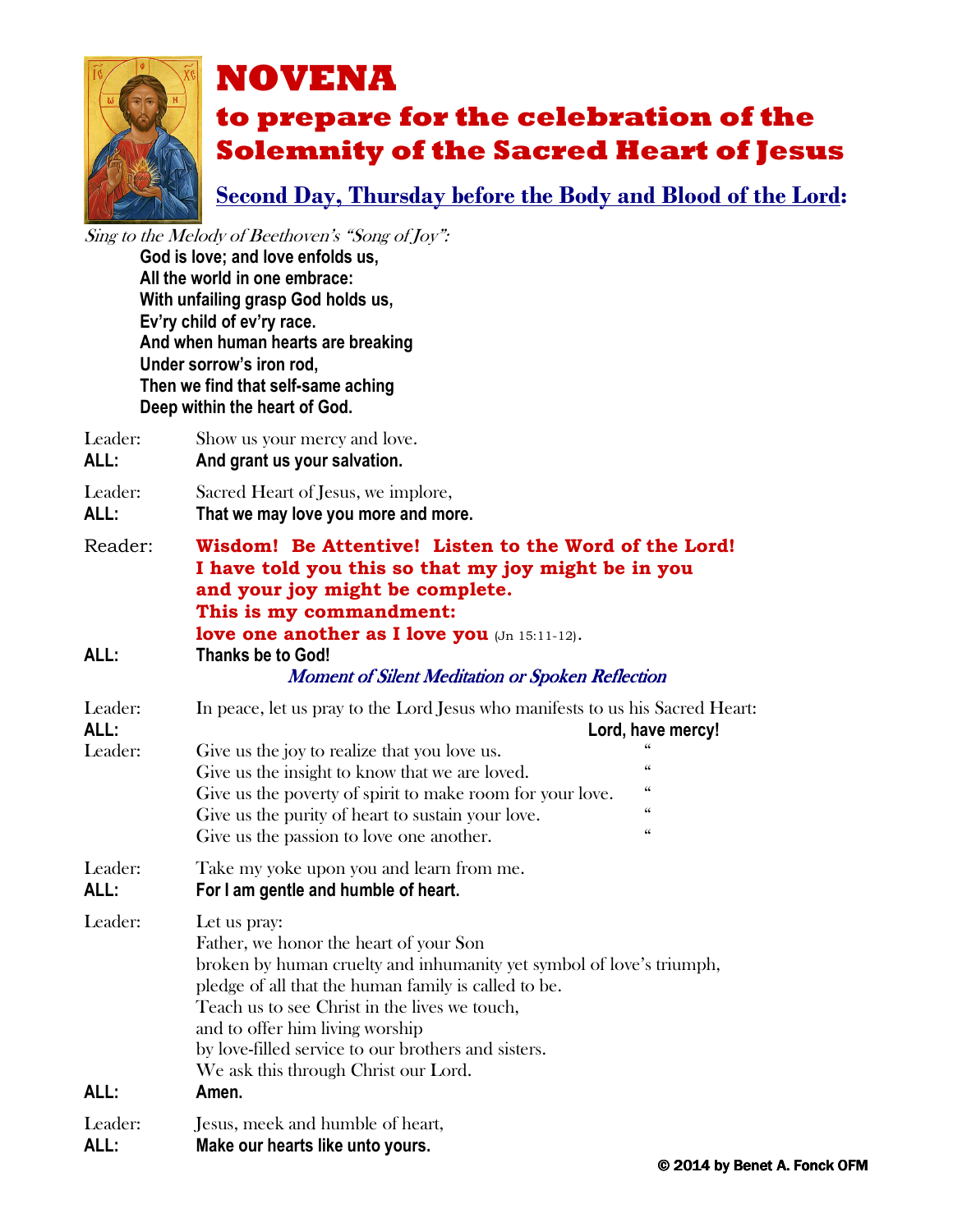

## Third Day, Friday before the Body and Blood of the Lord:

Sing to the Melody of Beethoven's "Song of Joy": God is love; and though with blindness Sin afflicts all human life, God's eternal loving kindness Guides us through our earthly strife. Sin and death and hell shall never O'er us final triumph gain; God is love, so Love forever O'er the universe must reign.

- Leader: Show us your mercy and love. ALL: And grant us your salvation.
- Leader: Sacred Heart of Jesus, we implore, ALL: That we may love you more and more.
- Reader: Wisdom! Be Attentive! Listen to the Word of the Lord! No one has greater love than this, to lay down one's life for his friends. I no longer call you slaves, because a slave does not know what his master is doing. I call you friends because I have told you everything I have heard from my Father (Jn 15:13-15).
- ALL: Thanks be to God!

| Leader:<br>ALL:<br>Leader: | In peace, let us pray to the Lord Jesus who manifests to us his Sacred Heart:<br>Give us the grace to feel your sacrificial love.<br>Give us the will to give ourselves in love for others.<br>Give us liberation from our enslavement to sin.<br>Give us the satisfaction of friendship with you.<br>Give us the ear to truly hear your message of love. | Lord, have mercy!<br>$\epsilon$<br>"<br>66<br>$\epsilon$ |
|----------------------------|-----------------------------------------------------------------------------------------------------------------------------------------------------------------------------------------------------------------------------------------------------------------------------------------------------------------------------------------------------------|----------------------------------------------------------|
| Leader:<br>ALL:            | Take my yoke upon you and learn from me.<br>For I am gentle and humble of heart.                                                                                                                                                                                                                                                                          |                                                          |
| Leader:<br>ALL:            | Let us pray:<br>Father, we have wounded the heart of Jesus your Son,<br>but he brings us forgiveness and grace by his sacrifice on the Cross.<br>Help us to prove our grateful love and make amends for our sins.<br>We ask this through Christ our Lord.<br>Amen.                                                                                        |                                                          |
| Leader:<br>ALL:            | Jesus, meek and humble of heart,<br>Make our hearts like unto yours.                                                                                                                                                                                                                                                                                      |                                                          |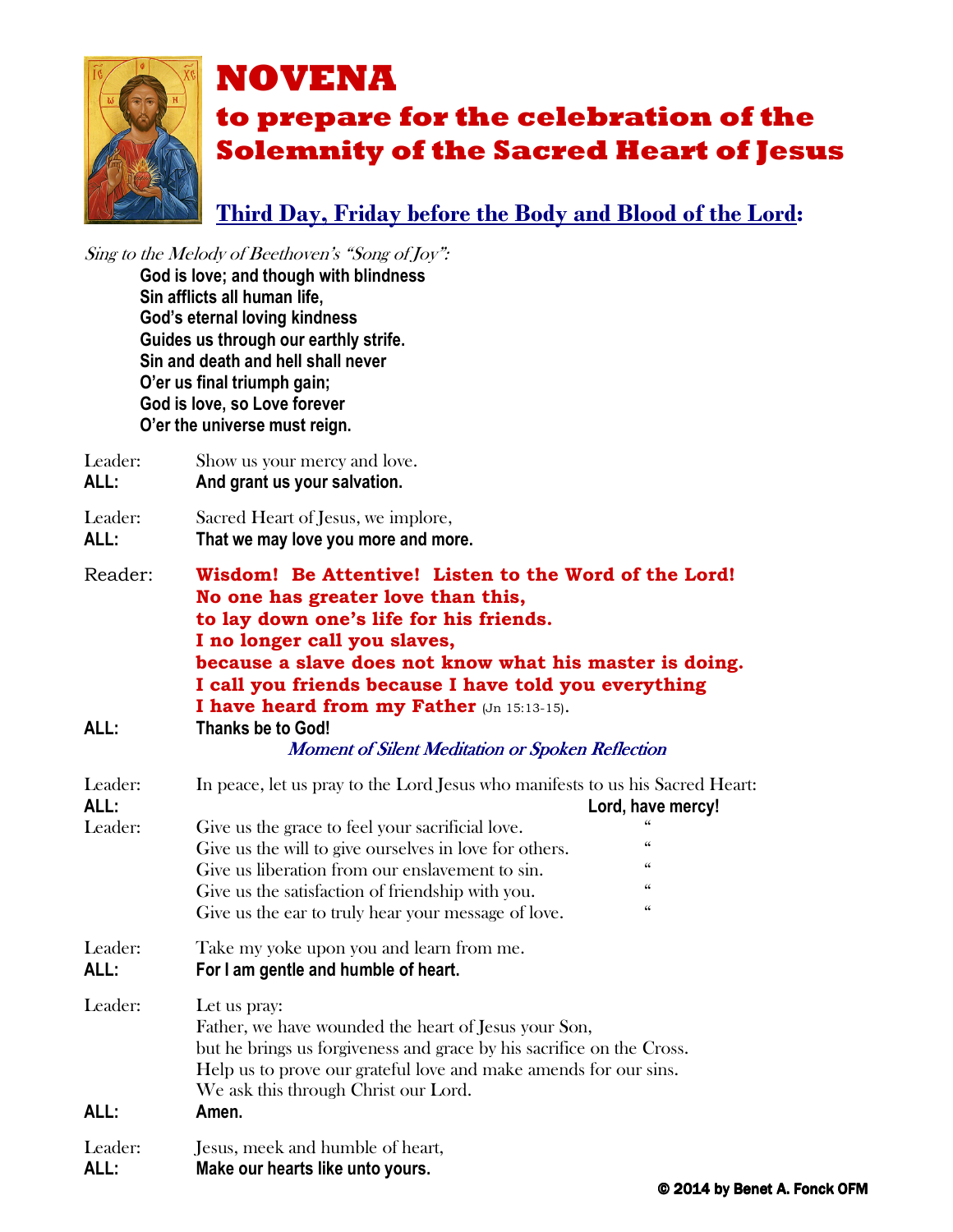

Fourth Day, Saturday before the Body and Blood of the Lord:

Sing to the Melody of Beethoven's "Song of Joy":

Love divine, all loves excelling, Joy of heav'n, to earth come down! Fix in us your humble dwelling; All your faithful mercies crown. Jesus, source of all compassion, Love unbounded, love all pure; Visit us with your salvation, Let your love in us endure.

Leader: Show us your mercy and love. ALL: And grant us your salvation.

# Leader: Sacred Heart of Jesus, we implore,

- ALL: That we may love you more and more.
- Reader: Wisdom! Be Attentive! Listen to the Word of the Lord! It was not you who chose me, but I who chose you and appointed you to go and bear fruit that will remain, so that whatever you ask the Father in my name he may give you. This I command you: love one another (Jn 15:16-17). ALL: Thanks be to God!

| Leader:<br>ALL: | In peace, let us pray to the Lord Jesus who manifests to us his Sacred Heart:<br>Lord, have mercy!                                                                                                                          |  |
|-----------------|-----------------------------------------------------------------------------------------------------------------------------------------------------------------------------------------------------------------------------|--|
| Leader:         | Give us a profound awareness of your call to love.                                                                                                                                                                          |  |
|                 | $\zeta\zeta$<br>Give us the inner peace of being called into love.                                                                                                                                                          |  |
|                 | $\zeta\zeta$<br>Give us the insight to see you in others and love them.                                                                                                                                                     |  |
|                 | 66<br>Give us the strength to love always and everywhere.                                                                                                                                                                   |  |
|                 | 66<br>Give us the confidence to ask the Father for what we need.                                                                                                                                                            |  |
| Leader:<br>ALL: | Take my yoke upon you and learn from me.<br>For I am gentle and humble of heart.                                                                                                                                            |  |
| Leader:<br>ALL: | Let us pray:<br>Father, give us the strength and love of the heart of your Son<br>that, by following his call and becoming one with him,<br>we may have eternal salvation.<br>We ask this through Christ our Lord.<br>Amen. |  |
| Leader:<br>ALL: | Jesus, meek and humble of heart,<br>Make our hearts like unto yours.                                                                                                                                                        |  |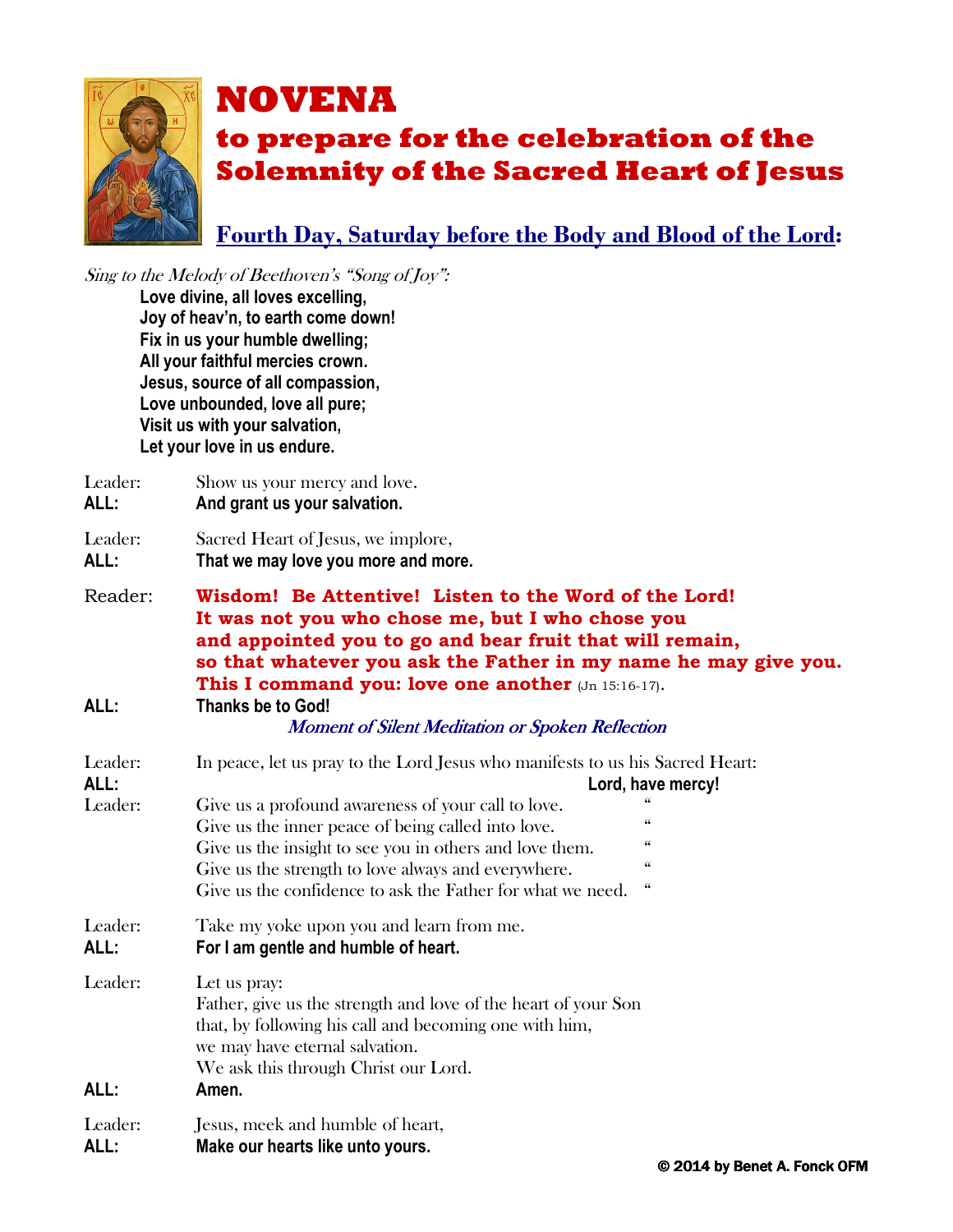

## Fifth Day, Sunday, the Body and Blood of the Lord:

Sing to the Melody of Beethoven's "Song of Joy": Come, Almighty, to deliver; Let us all your life receive; Suddenly return and never, Nevermore your temples leave. Lord, we would be always blessing, Serve you as your hosts above, Pray, and praise you without ceasing, Glory in your precious love.

Leader: Show us your mercy and love. ALL: And grant us your salvation.

| ALL:    | That we may love you more and more. |
|---------|-------------------------------------|
| Leader: | Sacred Heart of Jesus, we implore,  |

- Reader: Wisdom! Be Attentive! Listen to the Word of the Lord! If your love me, you will keep my commandments. And I will ask the Father and he will give you another Advocate to be with you always, the Spirit of truth which ... remains with you, and will be in you (Jn 14:15-17).
- ALL: Thanks be to God! Moment of Silent Meditation or Spoken Reflection

| Leader:<br>ALL: | In peace, let us pray to the Lord Jesus who manifests to us his Sacred Heart:                                                                                                                                                                                                                | Lord, have mercy! |
|-----------------|----------------------------------------------------------------------------------------------------------------------------------------------------------------------------------------------------------------------------------------------------------------------------------------------|-------------------|
| Leader:         | Give us the fidelity and loyalty of loving you.                                                                                                                                                                                                                                              |                   |
|                 | Give us the grace to make your love known to others.                                                                                                                                                                                                                                         | "                 |
|                 | Give us opportunities to love you by loving one another.                                                                                                                                                                                                                                     | "                 |
|                 | Give us the awareness of your Spirit of truth.                                                                                                                                                                                                                                               | $\epsilon$        |
|                 | Give us the enjoyment of the Spirit's presence and power.                                                                                                                                                                                                                                    | "                 |
| Leader:<br>ALL: | Take my yoke upon you and learn from me.<br>For I am gentle and humble of heart.                                                                                                                                                                                                             |                   |
| Leader:<br>ALL: | Let us pray:<br>Father, no secret is hidden from you<br>for every heart is open to you and every wish is known.<br>Fill our hearts with the light and truth of your Holy Spirit<br>that we may perfectly love you and fittingly praise you.<br>We ask this through Christ our Lord.<br>Amen. |                   |
| Leader:         | Jesus, meek and humble of heart,                                                                                                                                                                                                                                                             |                   |
| ALL:            | Make our hearts like unto yours.                                                                                                                                                                                                                                                             |                   |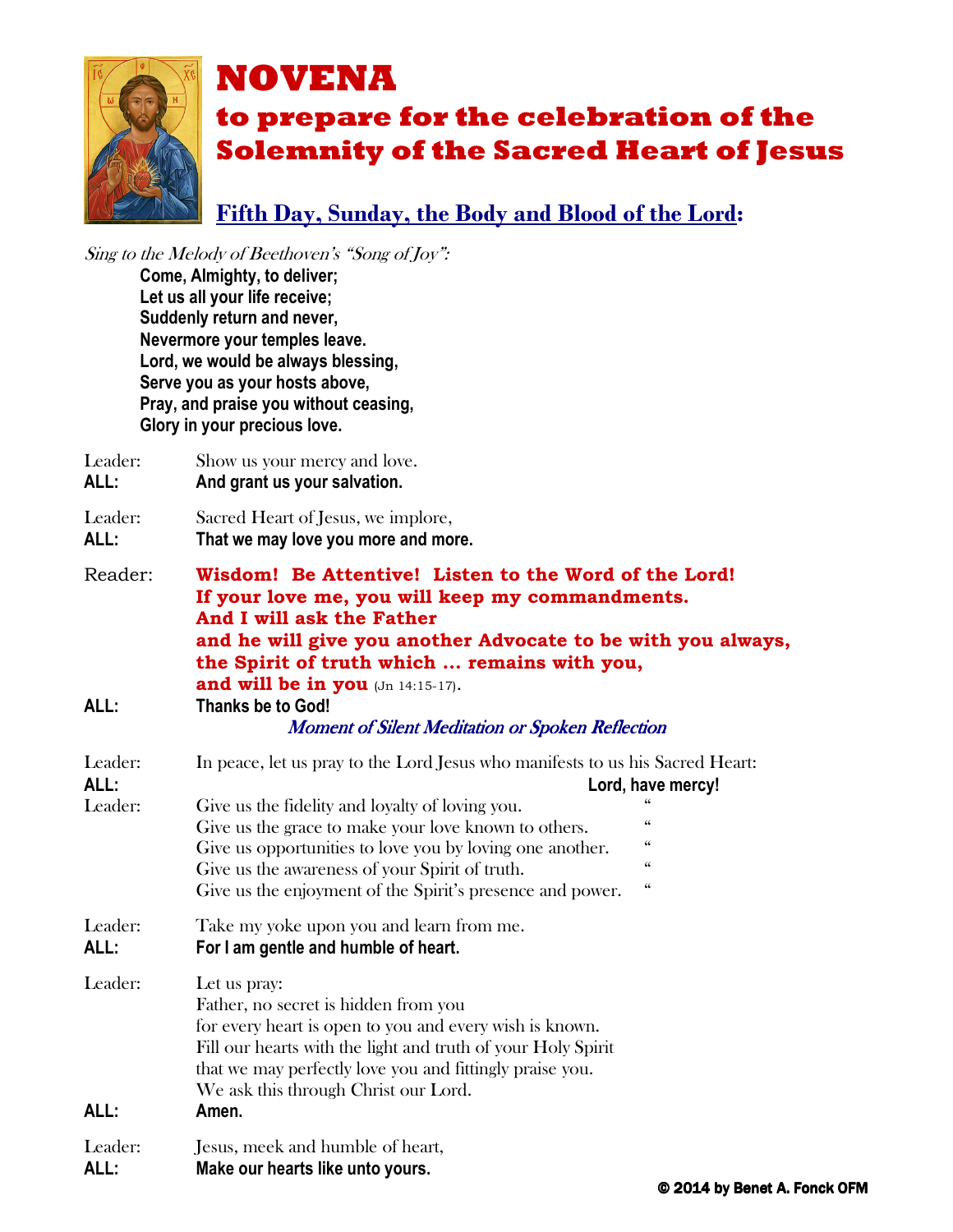

## Sixth Day, Monday after the Body and Blood of the Lord:

Sing to the Melody of Beethoven's "Song of Joy":

Finish then your new creation, Pure and spotless, gracious Lord; Let us see your great salvation Perfectly in you restored. Changed from glory into glory, Till in heav'n we take our place, Till we sing before th' Almighty, Lost in wonder, love, and praise.

Leader: Show us your mercy and love. ALL: And grant us your salvation.

| ALL:    | That we may love you more and more. |
|---------|-------------------------------------|
| Leader: | Sacred Heart of Jesus, we implore,  |

Reader: Wisdom! Be Attentive! Listen to the Word of the Lord! Whoever loves me will keep my word, and my Father will love him,

**and we will come to him and make our dwelling with him** (Jn 14:23).<br>ALL: Thanks be to God! Thanks be to God! Moment of Silent Meditation or Spoken Reflection

## Leader: In peace, let us pray to the Lord Jesus who manifests to us his Sacred Heart: ALL: Lord, have mercy! Leader: Give us the courage to keep and fulfill Christ's word of love. " Give us obedience as a response in love to love.  $\ddot{\hspace{1cm}}$ Give us the ecstatic awareness of the Father's love. Give us the readiness of heart for your indwelling.  $\frac{a}{b}$ Give us the energy to share your indwelling with others. Leader: Take my yoke upon you and learn from me. ALL: For I am gentle and humble of heart. Leader: Let us pray: Father, you dwell within us to confirm us in your love. Fill our own hearts with the spirit of your charity, that we may please you with our thoughts, words, and deeds and love you in our brothers and sisters. We ask this through Christ our Lord. ALL: Amen. Leader: **Jesus**, meek and humble of heart,

ALL: Make our hearts like unto yours.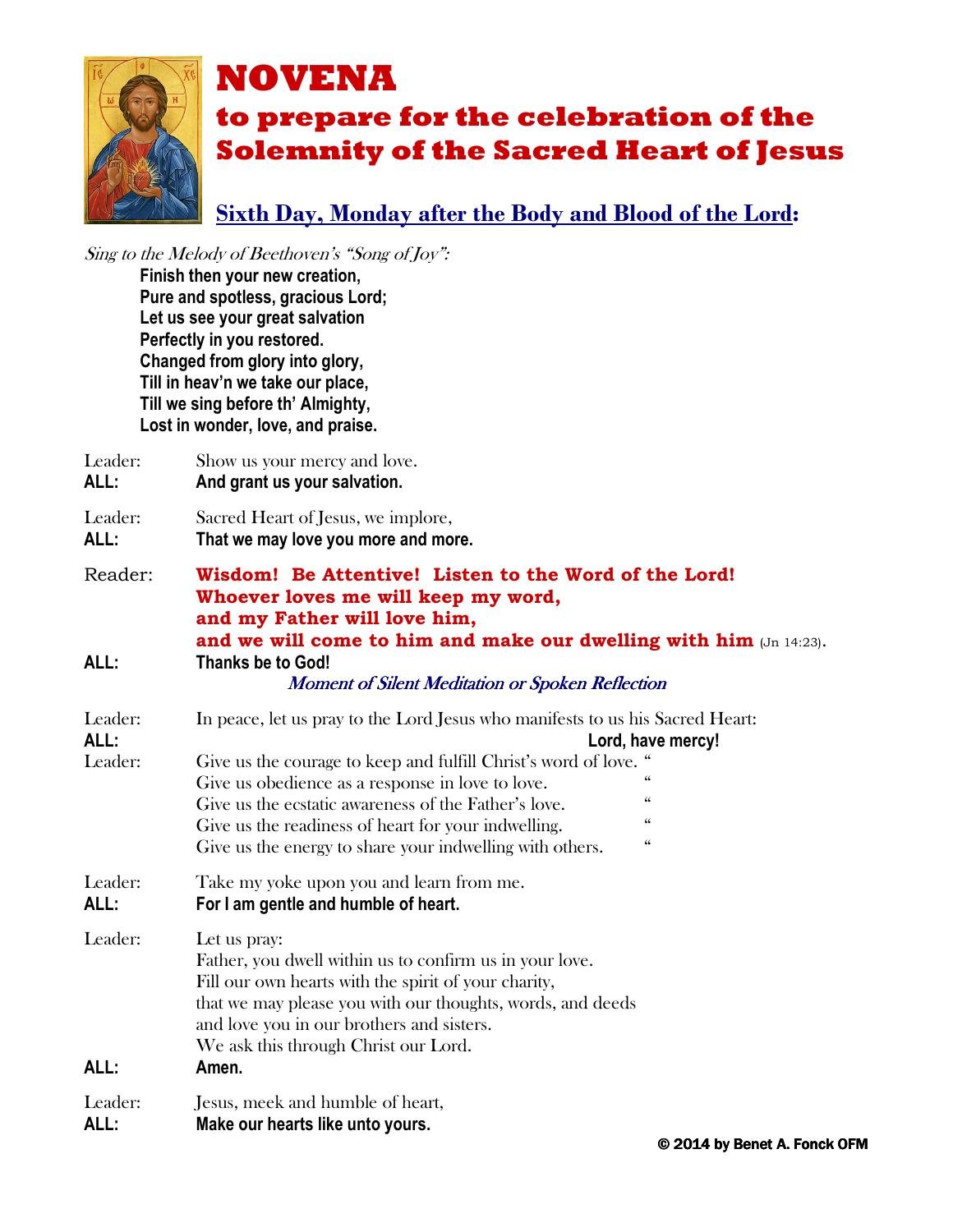

## Seventh Day, Tuesday after the Body and Blood of the Lord:

Sing to the Melody of Beethoven's "Song of Joy":

There's a wideness in God's mercy Like the wideness of the sea; There's a kindness in God's justice Which is more than liberty. There is plentiful redemption In the blood that has been shed; There is joy for all the members in the sorrows of the Head.

- Leader: Show us your mercy and love.
- ALL: And grant us your salvation.

Leader: Sacred Heart of Jesus, we implore, ALL: That we may love you more and more.

Reader: Wisdom! Be Attentive! Listen to the Word of the Lord! In this way the love of God was revealed to us: God sent his only Son into the world so that we might have life through him. In this is love: not that we have loved God, but that he loved us and sent his Son as an expiation for our sins (1 Jn 4:9-10). ALL: Thanks be to God!

| Leader:<br>ALL: | In peace, let us pray to the Lord Jesus who manifests to us his Sacred Heart: | Lord, have mercy!            |
|-----------------|-------------------------------------------------------------------------------|------------------------------|
| Leader:         | Give us the eyes to see God's revelation of love.                             |                              |
|                 | Give us the insatiable taste for your life to the full.                       | "                            |
|                 | Give us the true feel for your sacrificial love for us.                       |                              |
|                 | Give us the healing fragrance of love poured out for us.                      | "                            |
|                 | Give us the heart and hand to share your self-emptying love. "                |                              |
| Leader:         | Take my yoke upon you and learn from me.                                      |                              |
| ALL:            | For I am gentle and humble of heart.                                          |                              |
| Leader:         | Let us pray:                                                                  |                              |
|                 | Father, in your great love for us                                             |                              |
|                 | you have given us your only Son, Jesus Christ.                                |                              |
|                 | Make he take us up into his own perfect sacrifice                             |                              |
|                 | so that we may offer you fitting worship in spirit and in truth               |                              |
|                 | through our devotion to you and our service to others.                        |                              |
|                 | We ask this through Christ our Lord.                                          |                              |
| ALL:            | Amen.                                                                         |                              |
| Leader:         | Jesus, meek and humble of heart,                                              |                              |
| ALL:            | Make our hearts like unto yours.                                              | © 2014 by Benet A. Fonck OFM |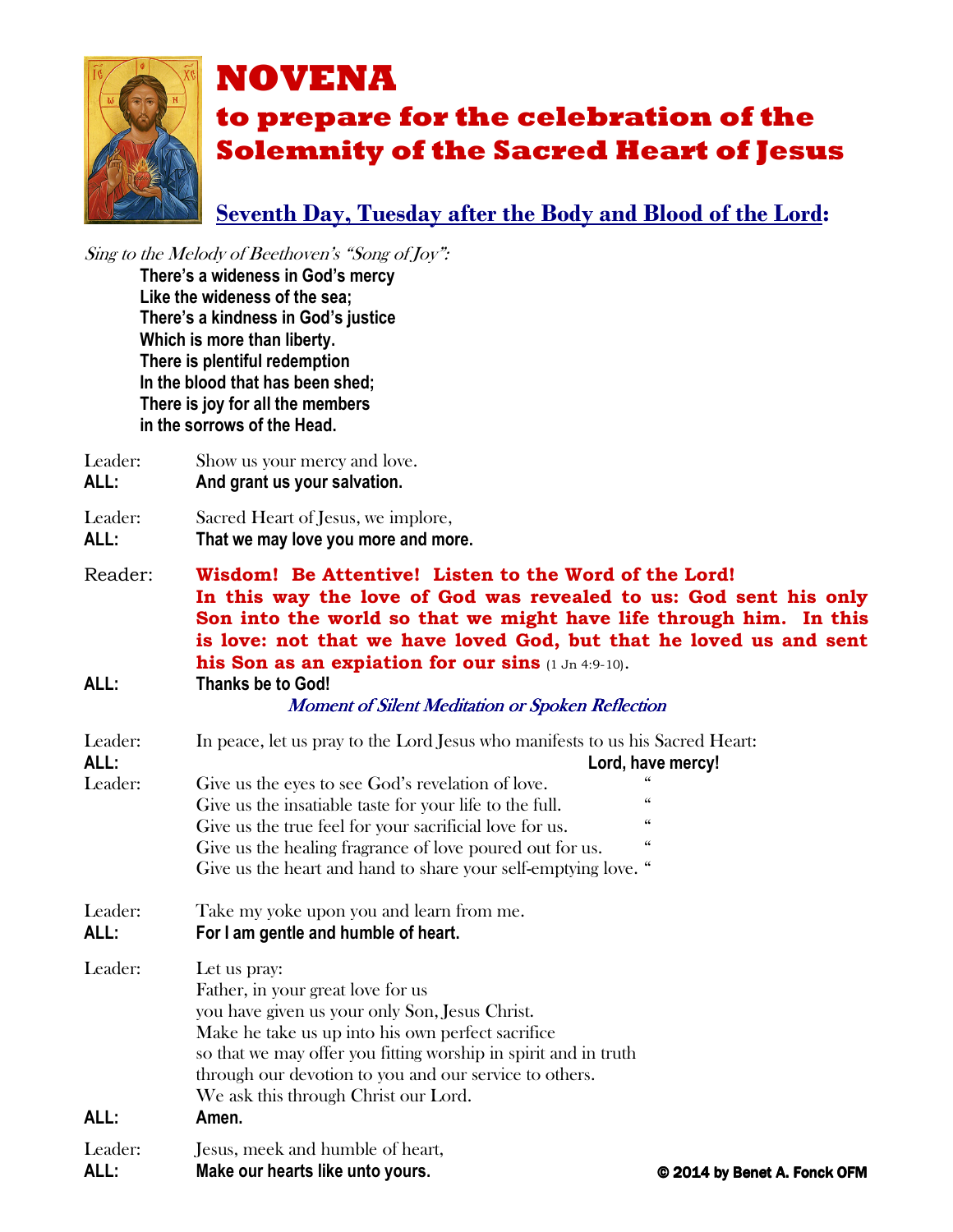

## Eighth Day, Wednesday after the Body and Blood of the Lord:

Sing to the Melody of Beethoven's "Song of Joy":

For the love of God is broader Than the measures of our mind, And the heart of the Eternal Is most wonderfully kind. If our love were but more simple, We should take him at his word, And our lives would be thanksgiving For the goodness of our Lord.

Leader: Show us your mercy and love. ALL: And grant us your salvation.

Leader: Sacred Heart of Jesus, we implore, ALL: That we may love you more and more.

Reader: Wisdom! Be Attentive! Listen to the Word of the Lord! Beloved, if God so loved us, we also must have love for one another. No one has ever seen God. Yet, if we love one another, God remains in us, and his love is brought to perfection in us (1 Jn 4:11-12). ALL: Thanks be to God!

#### Moment of Silent Meditation or Spoken Reflection

|                                                                                                                                                                                                                                                                                                                                                                                  | Lord, have mercy!                                                                                                                                                                                     |
|----------------------------------------------------------------------------------------------------------------------------------------------------------------------------------------------------------------------------------------------------------------------------------------------------------------------------------------------------------------------------------|-------------------------------------------------------------------------------------------------------------------------------------------------------------------------------------------------------|
| Give us the gratitude to acknowledge your love.                                                                                                                                                                                                                                                                                                                                  |                                                                                                                                                                                                       |
| Give us the humility to let your love shine through us.                                                                                                                                                                                                                                                                                                                          | $\epsilon$                                                                                                                                                                                            |
| Give us the ability to make you known by our loving.                                                                                                                                                                                                                                                                                                                             | 66                                                                                                                                                                                                    |
|                                                                                                                                                                                                                                                                                                                                                                                  | 66                                                                                                                                                                                                    |
|                                                                                                                                                                                                                                                                                                                                                                                  | "                                                                                                                                                                                                     |
| Take my yoke upon you and learn from me.<br>For I am gentle and humble of heart.                                                                                                                                                                                                                                                                                                 |                                                                                                                                                                                                       |
| Let us pray:<br>Father, you share with us the fullness of your love,<br>you show us your love through the heart of your only Son,<br>and you send us into the world to bring that love to perfection.<br>May we be ever more faithful witnesses of your love<br>so as to make your Church the living sign of true love for all.<br>We ask this through Christ our Lord.<br>Amen. |                                                                                                                                                                                                       |
| Jesus, meek and humble of heart,                                                                                                                                                                                                                                                                                                                                                 |                                                                                                                                                                                                       |
|                                                                                                                                                                                                                                                                                                                                                                                  | In peace, let us pray to the Lord Jesus who manifests to us his Sacred Heart:<br>Give us the grace to bring your love to perfection.<br>Give us the creativity to find new ways of sharing your love. |

ALL: Make our hearts like unto yours.